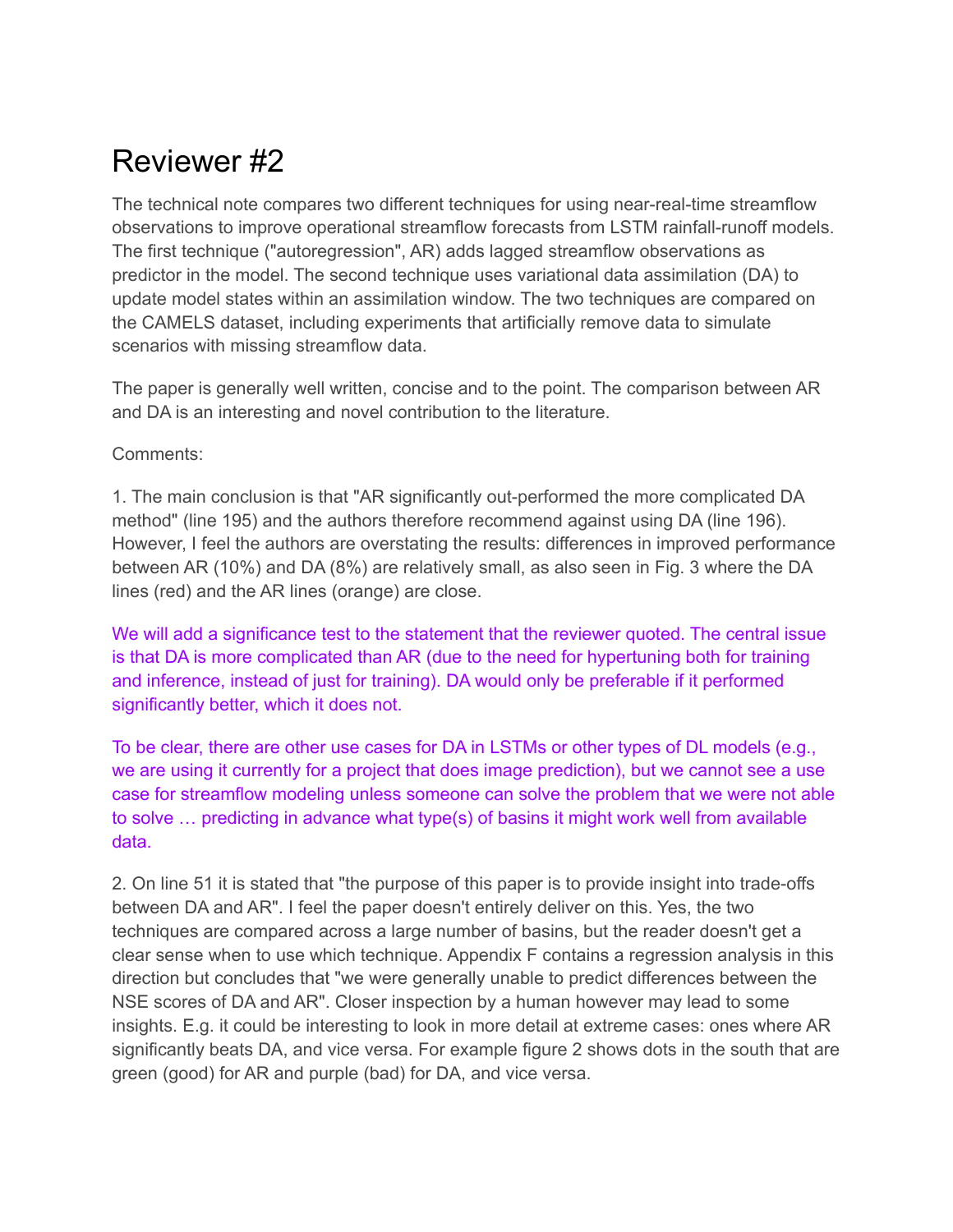We did look at this, and did not find a story to tell. Explaining that we did not find a story to tell was the point of our statistical analysis in Appendix F. Our opinion was that including anecdotal examples didn't advance that story or improve the paper. We are happy to be persuaded, however we did consider this (and even included such examples in an early draft). But our opinion was that it just became clutter.

3. Related to the previous comments, I think the paper in general would benefit from a more balanced and nuanced discussion of the usefulness of both techniques, i.e. the trade-offs. For example, on line 52 the authors claim that "AR is easier to implement than DA". One could also argue that DA is "easier", or at least more modular, since it does not require changes to the model. Similarly, on line 191 the authors state that "we have no reason to suspect that other DA methods might perform better than variational DA". Without additional explanation or insights, this statement is not supported by the results in the paper. Given the wide range of DA approaches and implementations, it is not clear why this statement would hold. See also comment 5.

DA is not easier to implement than AR. Both are very easy to implement (especially compared with implementing DA in a traditional hydrological model), however it is still easier to implement AR than DA (honestly, both are trivial). We therefore do not think these tradeoffs exist in the way the reviewer is describing. We really \*wanted\* to find situations where DA was useful. That would connect established modeling techniques to ML approaches, and maybe open a new avenue of research. Most importantly, as probably suspected by the reviewer, this would have made a more interesting paper. One example of this would be if it were possible to predict ahead of time which basins (with what types of characteristics) DA might be better, and develop an understanding about why. But we could not find a systematic pattern that allows for that.

4. Metrics, section 2.3: please specify what kind of forecasts you are evaluating, are these nowcasts?

Yes, nowcasting. We will add this to the methods section.

5. Methodology: results of DA typically strongly depend on how error parameters are set. Details on this aspect are provided in the appendices. We have error covariances B and R in eq.B5, which translate to alpha parameters in eq. C1. These alpha parameters are tuned during an independent validation period, with values reported in Table E1. We see that the tuned value of alpha\_c (how much we trust/weight the trained model) is zero, and that alpha  $y$  (how much we trust the real-time data) is fixed at a value of 1. If I understand it correctly, setting instead alpha\_c=1 and alpha\_y=0 in eq.C1 would fall back to the benchmark simulation model, i.e. not using real-time data. Why then not also tune alpha y? Or tune some weight w=[0,1] with alpha\_c=w and alpha\_y=1-w? That way the DA model includes the simulation model as a special case and should never perform worse. The current results sometimes (Figures G1 and G3) show worse performance for DA than for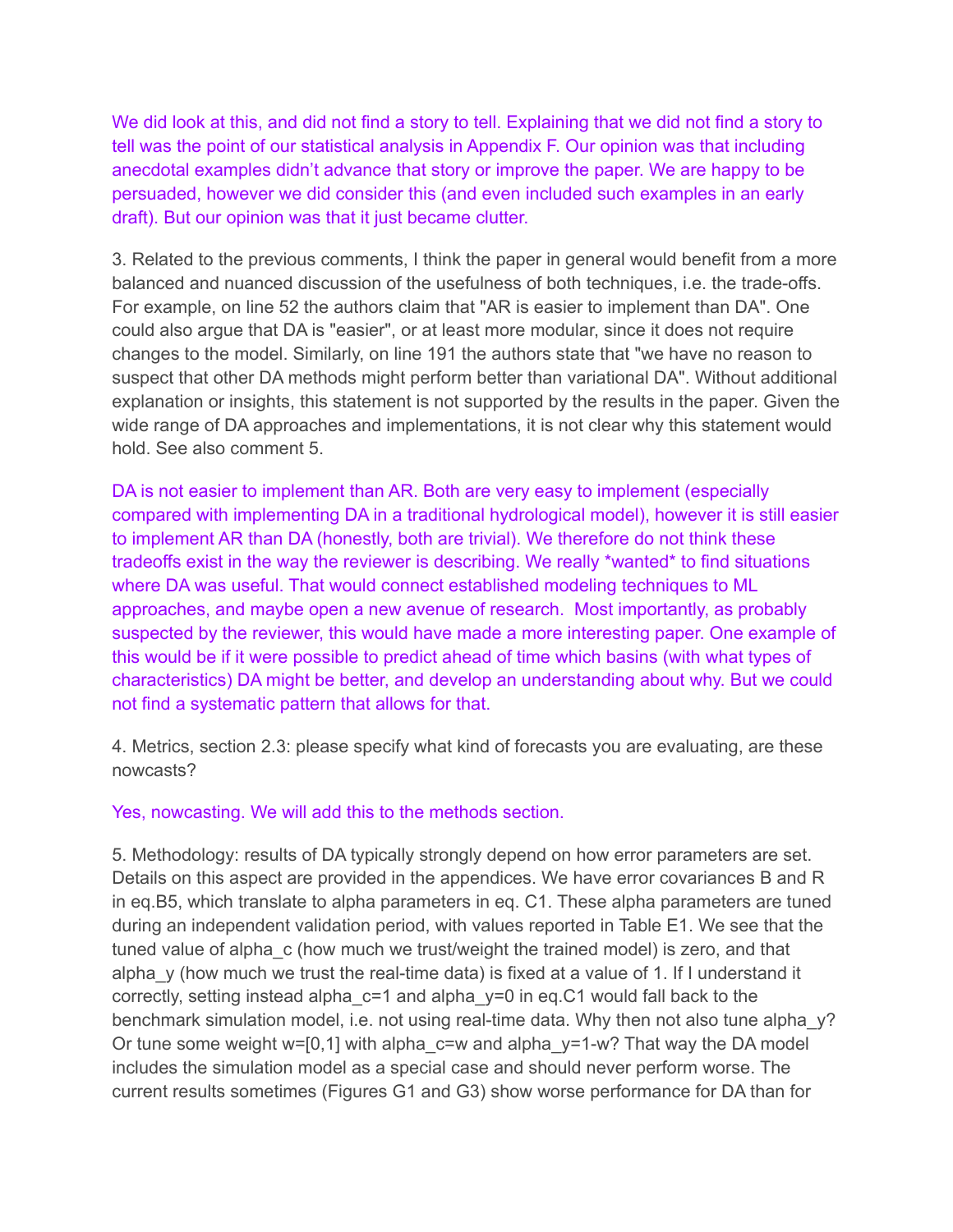the benchmark simulation model. Also, are the alpha parameters the same for all basins? Why not estimate separate values for each basin?

alpha y is set to be 1-alpha c1. We will make this more clear in paragraph 320 (last paragraph of Appendix E).

It's a good point that separate hypertuning per basin is possible (even with a single, shared model). In an experiment that is not reported, we estimated separate hyperparameters for inference (DA) in each basin, and we also tested directing optimizer gradients toward inputs (both static and dynamic) as well as cell and hidden states in the LSTM separately per basin. There were some interesting results from this experiment, for example in some of the basins, best results came from updating only the static catchment attributes, which indicates that in these basins the catchment attribute data might be poor (this might potentially be a way to identify data errors). But the results doing this per basin vs. in batch did not change qualitatively (AR > DA on average). Coupled with the fact that AR is cheaper (does not require separate hypertuning), and the fact that in operational scenario there are often tens of thousands of gauged basins, which would make basin-specific hypertuning very expensive, our thinking was that the set of experiments reported in this paper were the most meaningful.

6. Appendix B describes variational DA and its application to LSTM. I think the math needs to be 'cleaned up' a bit for clarity:

We will fix all of the notation issues mentioned in the following comments. We also notice that there is an error in the superscript footer notation in Table E1, a missing section reference in paragraph number 315, and a duplicated word ("and") near line 320. These will be fixed in the revision.

-loss function L is written as function of model inputs x and outputs y,  $L(x, y)$ , while loss is typically a function of model outputs y and corresponding observations. Where the model output depends on the unknown parameters or states for which derivatives are computed.

-Eqs. B13-B15: I don't think the gradient chains are correct, since they assume h[t] is independent of previous time slices given c[t], while the model equations B6-B11 show that there is an additional 'path' from h[t-1] to h[t]. I understand the appendix is meant to give the reader a general sense of what is happening, but you might as well write it down more correctly to avoid confusion.

-Eq. B14: the derivative on the left should be with respect to c\_l

-Eq. B15: on the right we should have x and y from t-s to t instead of from 0 to t? And on the left derivative with respect to c I[t-s], and  $x[t-s:t]$  instead of  $x[0:t]$ ?

-I found it confusing that Eq. C1 switches to [t, t+s] from [t-s, t] in Eq. B15.